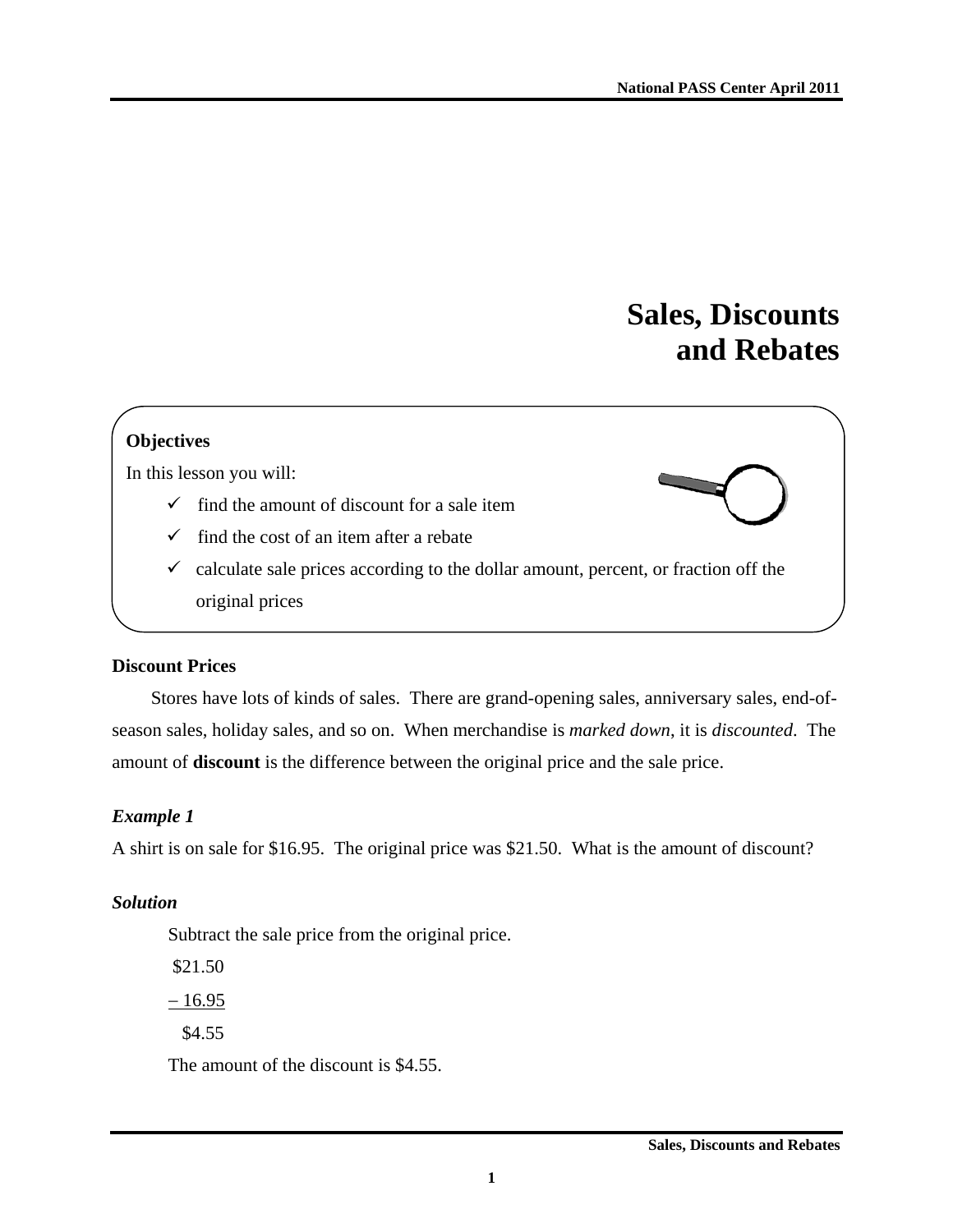

#### **Rebates**

Some merchandise has a special discount called a rebate. A **rebate** is part of the purchase price of an item that the seller or producer gives back to the buyer. With a mail-in rebate, the buyer must mail a copy of his or her receipt somewhere in order to get the rebate. The seller or producer then mails back a check for the amount of the rebate.

Usually rebates are given on items that are fairly expensive. In recent years they have become popular with car manufacturers. Car rebates are not the "mail-in" variety. The dealer subtracts the amount of the rebate from the price of the car and the manufacturer sends that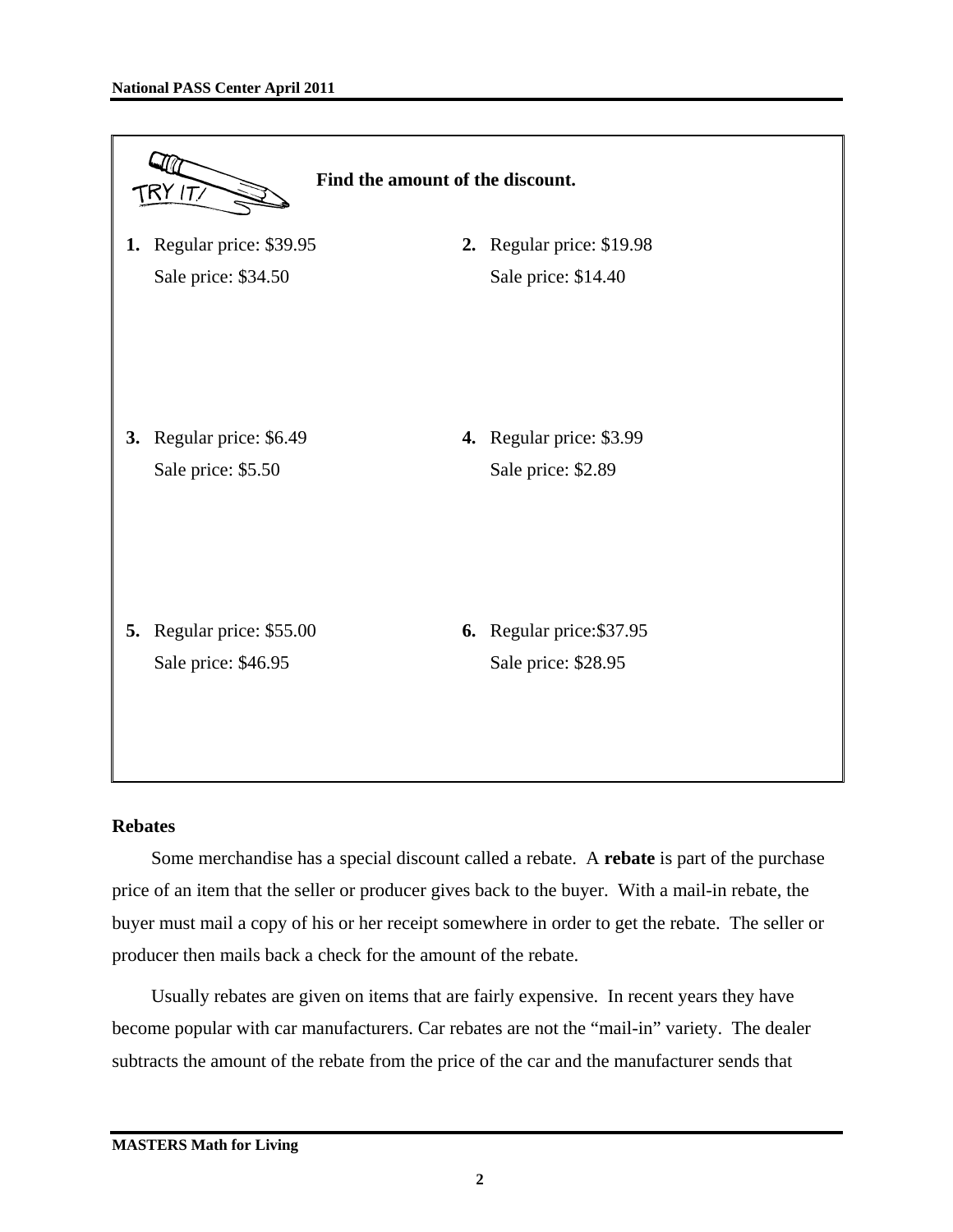amount to the dealer. It allows the manufacturer to have a sale that does not hurt their retailers. They can control how much rebate to offer and how long.

Car manufacturers use rebates for many reasons. They offer rebates on models to help increase sales (such as end of the year models in cars, models that are not selling well or models that they are soon going to stop producing).

Most rebate offers (excluding car manufacturers) have a rebate form the customer must fill out that indicates when they bought the product (it must be within the dates of the rebate offer), how much they paid for the item, where they bought the item and the customer's name and address (so they know where to send the rebate). You usually have to include the sales receipt that verifies this information. You must also send the filled out information in. This is one reason that rebates on small items are not too effective. Few people would bother doing the work of sending rebates for small amounts.

Sometimes the amount is small but the manufacturer allows you to send in rebates on more than one of the items. An example would be a \$2.00 rebate on a package of recordable CDs. More people would submit the rebate form if you were allowed to send in up to 5 purchases since the rebate would now be \$10.00.

The retailers like rebates since they can offer the product at a lower cost but not a lower cost to them since the manufacturer pays for the rebate.

Retailers can offer their own rebates but much more often it is the manufacturer of the items. Rebates are sometimes called manufacturer's sales.

#### *Example 2*

A computer is priced at \$849. It has a rebate of \$50. What is the cost of the computer after the rebate?

#### *Solution*

Subtract the amount of the rebate from the price.

\$849

– 50

\$799 After the rebate, the cost of the computer is \$799.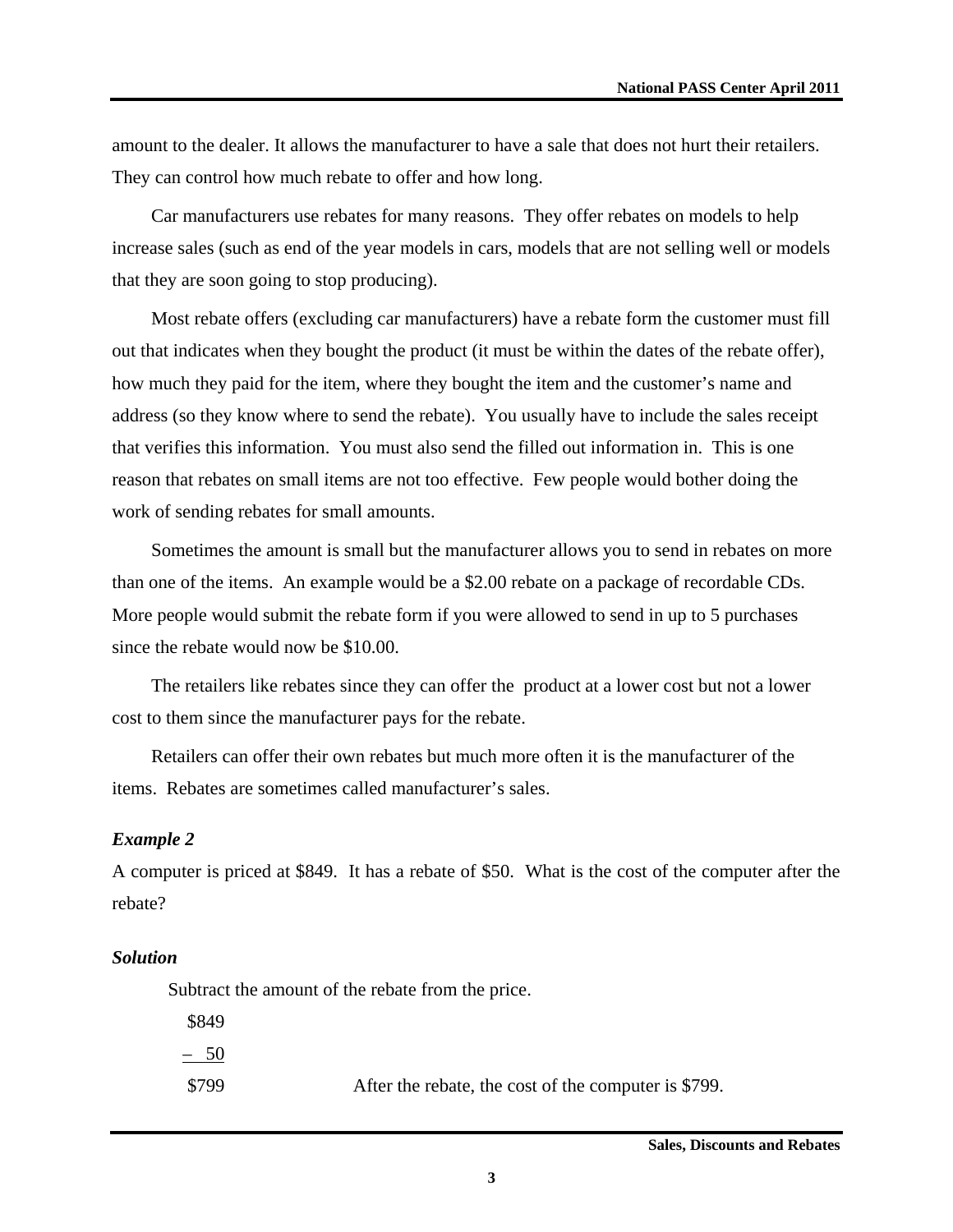| TRY IT/                                           | Find the cost of each item after the rebate.     |
|---------------------------------------------------|--------------------------------------------------|
| Original price: \$449.00<br>7.<br>Rebate: \$80.00 | 8. Original price: \$85.95<br>Rebate: \$20.00    |
| Original price: \$27.55<br>9.<br>Rebate: \$8.00   | 10. Original price: \$349.00<br>Rebate: \$75.00  |
| 11. Original price: \$999.00<br>Rebate: \$125.00  | 12. Original price: \$799.00<br>Rebate: \$120.00 |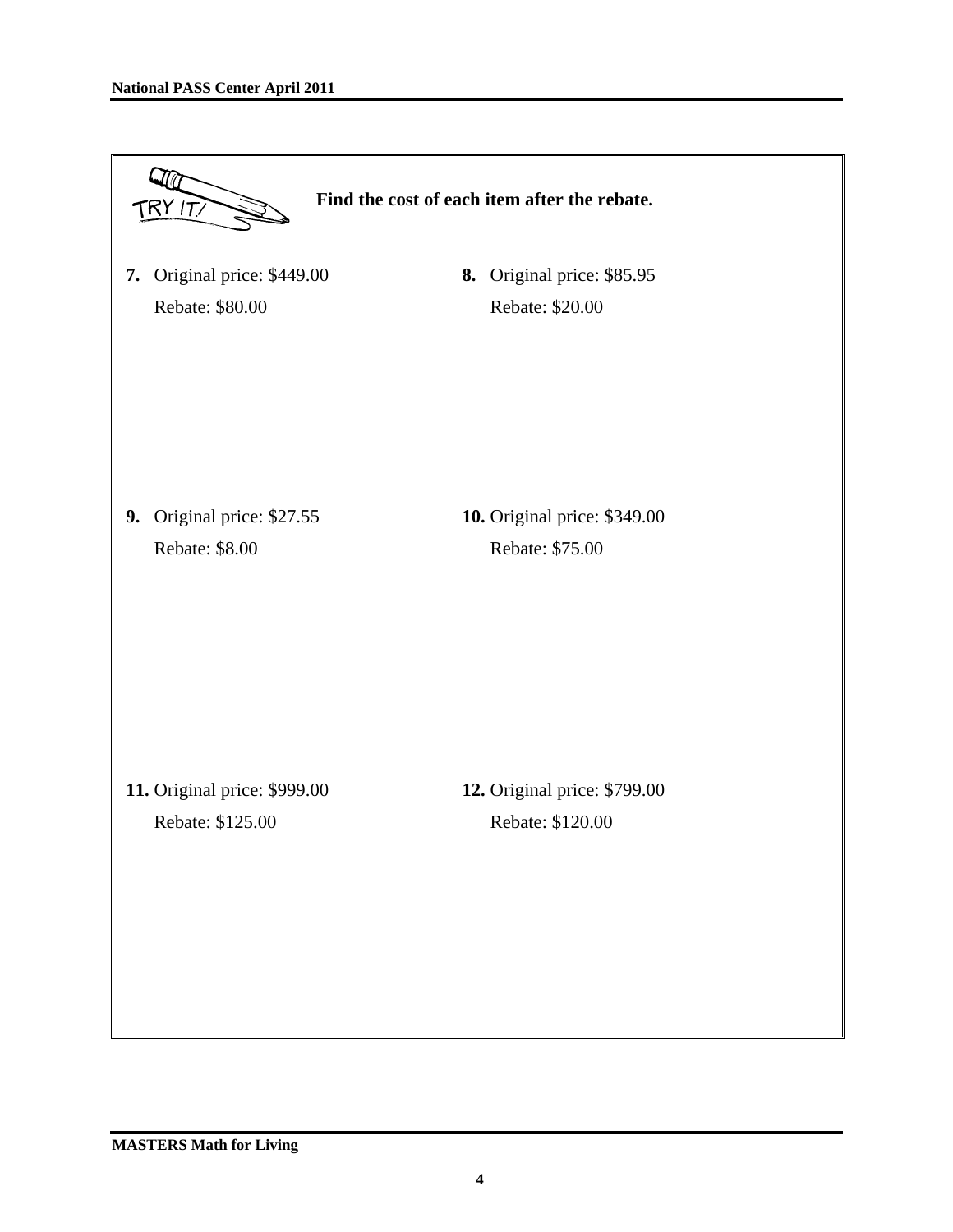

## **Practice Problems: Group I**

Directions: Use a piece of scrap paper or any space available on these pages to work out the answers to these questions. Better yet, see if you can do them in your head – good practice for shopping.

#### *Set A*

|           | Find the amount of the discount.             | <b>Answers</b>       |  |
|-----------|----------------------------------------------|----------------------|--|
|           | <b>1.</b> Regular price: \$19.00             | Sale price: \$12.50  |  |
|           | 2. Regular price: \$1.79                     | Sale price: \$1.25   |  |
| <b>3.</b> | Regular price: \$14.49                       | Sale price: \$11.99  |  |
| 4.        | Regular price: \$47.95                       | Sale price: \$39.95  |  |
| 5.        | Regular price: \$219.00                      | Sale price: \$169.00 |  |
| Set B     |                                              |                      |  |
|           | Find the cost of each item after the rebate. |                      |  |
|           | <b>1.</b> Regular price: \$69.99             | Rebate: \$20.00      |  |
|           | 2. Regular price: \$84.50                    | Rebate: \$15.00      |  |
| 3.        | Regular price: \$449.95                      | Rebate: \$80.00      |  |
| 4.        | Regular price: \$769.00                      | Rebate: \$125.00     |  |
| 5.        | Regular price: \$889.00                      | Rebate: \$75.00      |  |

## **Sale Prices**

Stores frequently offer sale prices, which are usually a dollar amount or percentage off the original price for an item. For example, a blouse could be \$5.00 off the original price. A pair of shoes could be 20% off the original price.

## *Example 3*

The original price of a dress is \$55.00. It is on sale for \$16.00 off the original price. What is the sale price? \$55.00

| $-16.00$ |
|----------|
| \$39.00  |
|          |
|          |

The sale price is \$39.00.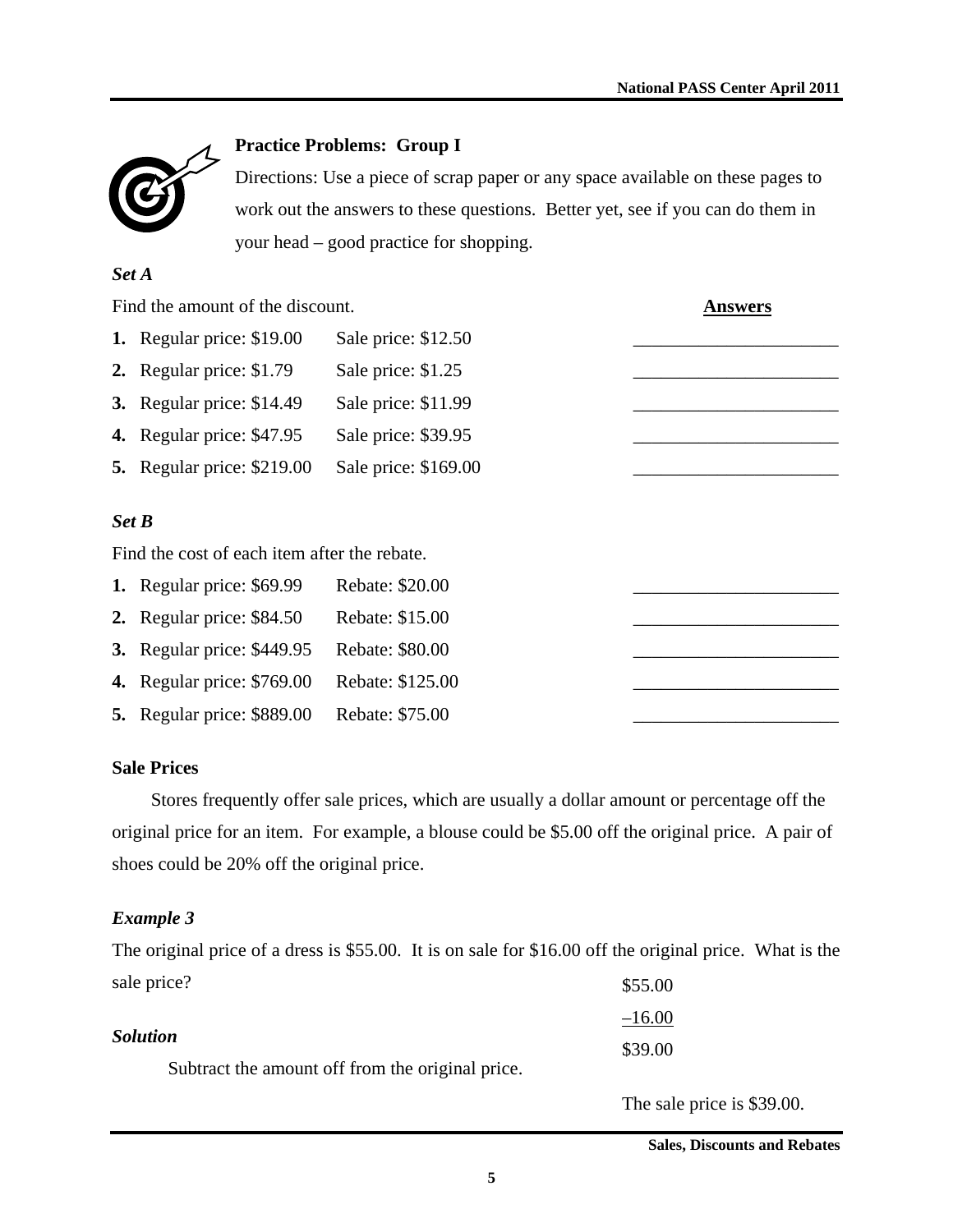| Find the sale price.<br>$\mathsf{IRY}$ IT/        |                                                |  |  |  |  |
|---------------------------------------------------|------------------------------------------------|--|--|--|--|
| 13. Original price: \$29.95                       | 14. Original price: \$69.95                    |  |  |  |  |
| Sale: \$8.00 off                                  | Sale: \$15.00 off                              |  |  |  |  |
| 15. Original price: \$31.99<br>Sale: \$6.00 off   | 16. Original price: \$4.49<br>Sale: \$1.25 off |  |  |  |  |
| 17. Original price: \$144.95<br>Sale: \$25.00 off | 18. Original price: \$4.49<br>Sale: \$1.50 off |  |  |  |  |
|                                                   |                                                |  |  |  |  |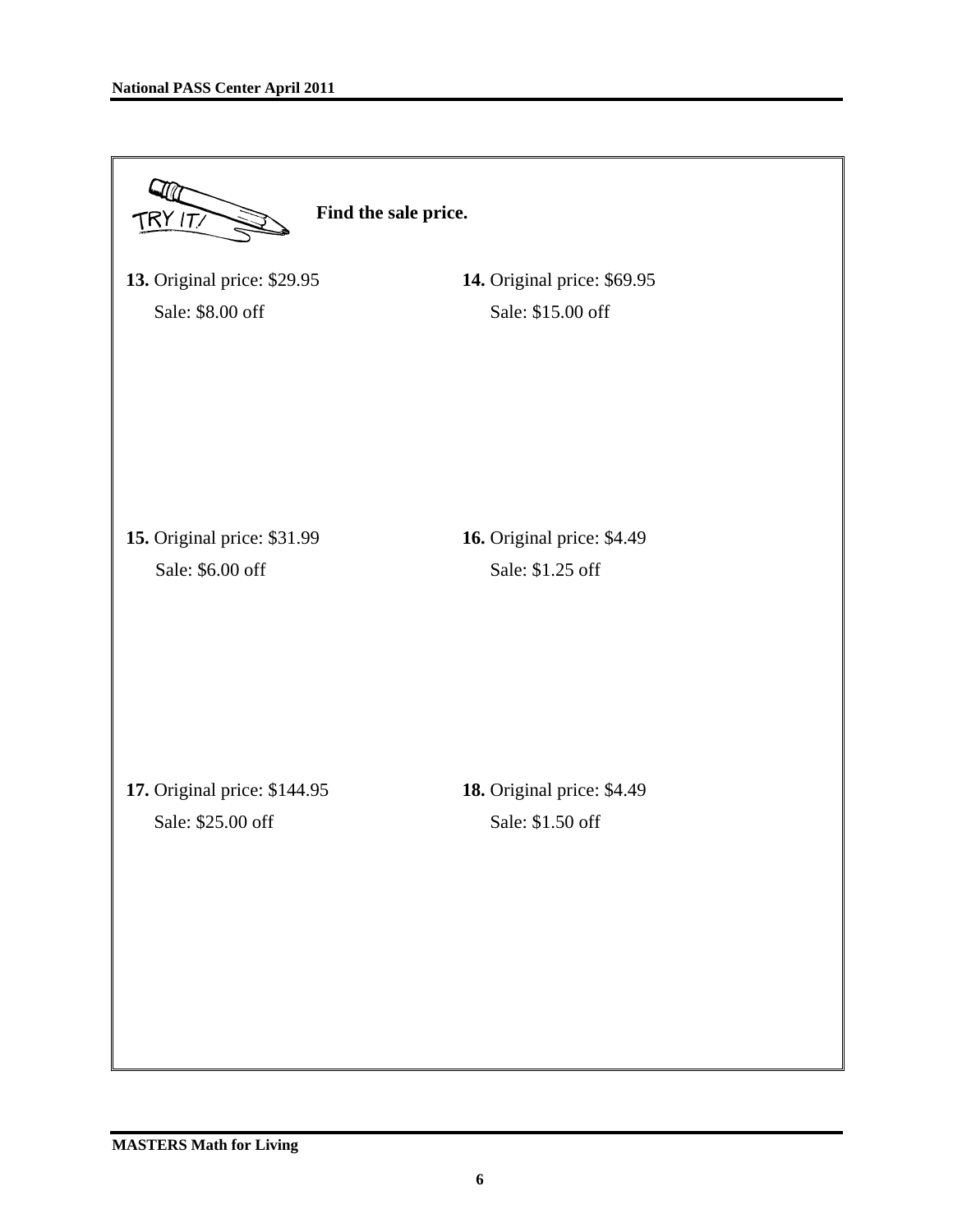## *Example 4*

The original price of a three-piece suit is \$349.50. It is on sale for 30% off. What is the sale price?

## *Solution*

Convert the percentage to a decimal.

 $30\% = .30$ 

To find the amount off, multiply the original price by the decimal.

\$349.50 x 0.30 \$104.85

Subtract the amount off from the original price.

\$349.50  $-104.85$ \$244.65

The sale price is \$244.65.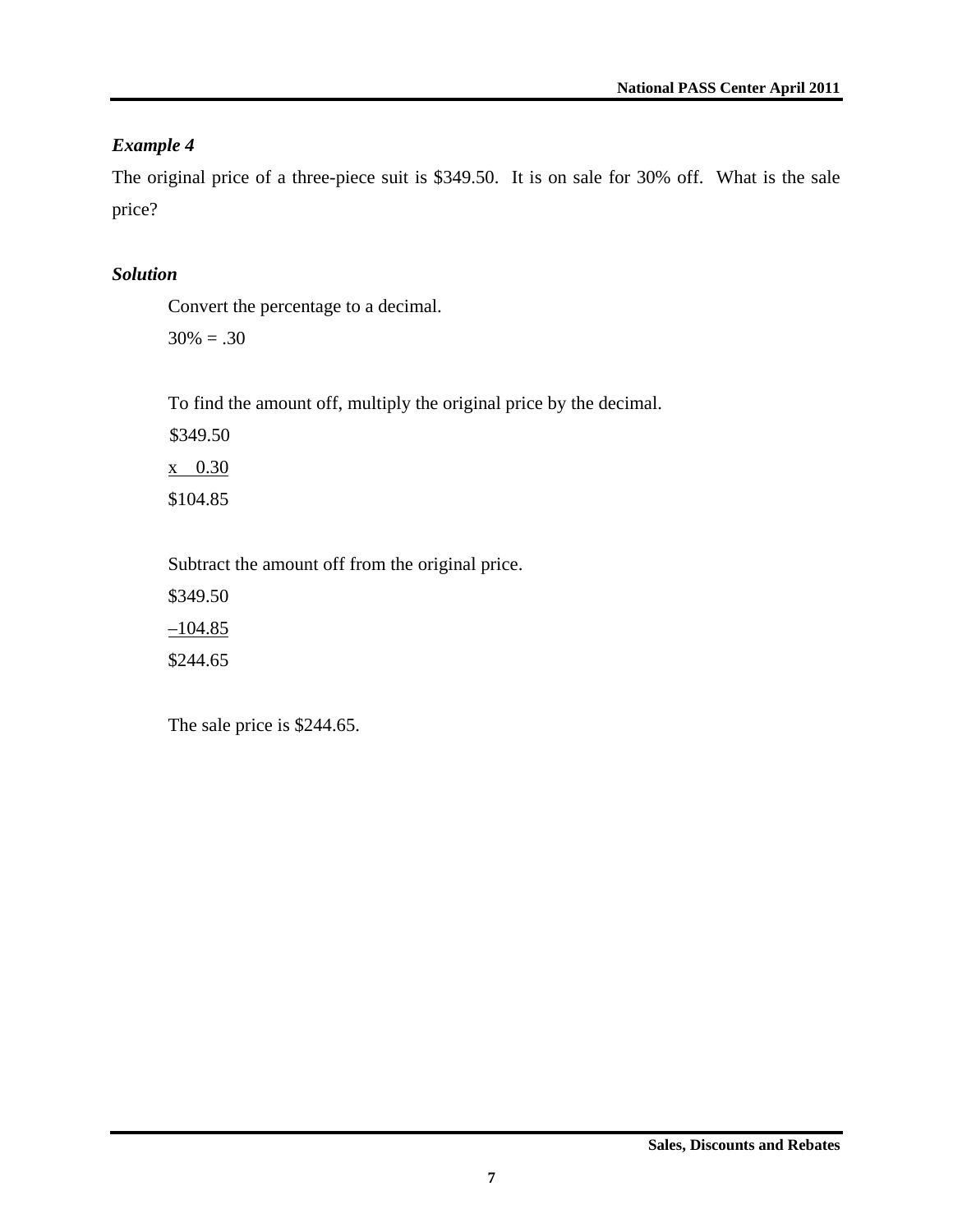| 19. Original price: \$39.00<br>Sale: 40% off<br>20. Original price: \$89.50<br>Sale: 20% off |
|----------------------------------------------------------------------------------------------|
|                                                                                              |
|                                                                                              |
| 21. Original price: \$69.00<br>Sale: 25% off                                                 |
| 22. Original price: \$44.00<br>Sale: 75% off                                                 |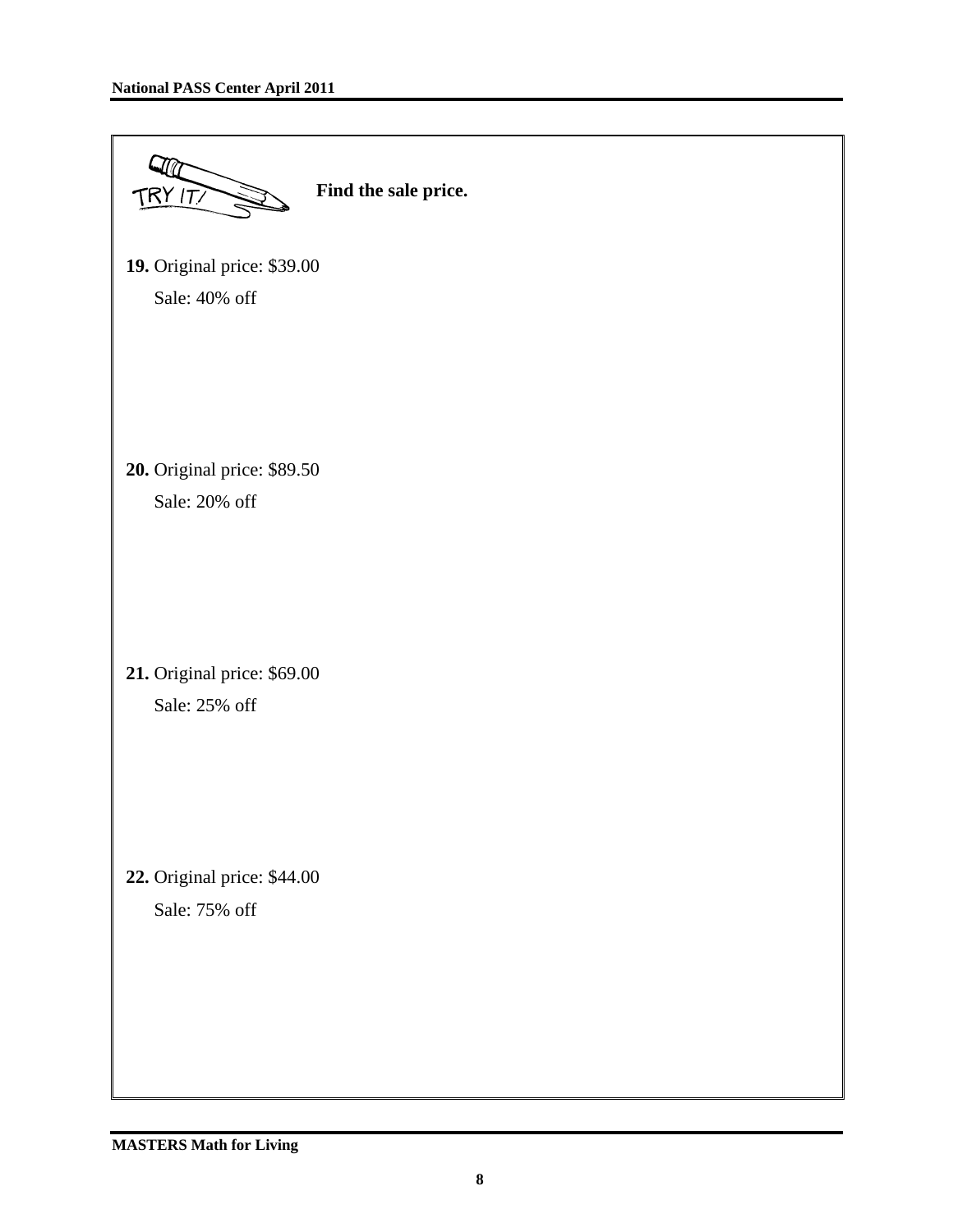#### **Bargain Hunting**

Some items are traditionally on sale during a certain time of year. At the end of each season, you will often find seasonal clothing on sale. For example, swimsuits and barbeque supplies may be on sale at the end of the summer. Smart shoppers can find bargains by shopping at end-of-season and other clearance sales.

You have already learned about sales that are a percent off the original price. Stores also have sales that offer a fraction off the original price. This is just a different way of saying that an item is on sale for a percent off. For example,  $\binom{1}{2}$  off" is the same as "50% off."

To convert a fraction to a decimal, divide the top number, called the **numerator**, by the bottom number, called the **denominator**.

#### *Example 5*

The original price of a television was \$168.00. It is on sale for  $\frac{1}{4}$  off. What is the sale price?

#### *Solution*

Convert the fraction to a decimal. Divide the 1 (numerator) by the 4 (denominator).

$$
\frac{1}{4} \qquad =0.25
$$

To find the amount off, multiply the original price by the decimal.

\$168.00 x 0.25 \$42.00

Subtract the amount off from the original price.

\$168.00 – 42.00 \$126.00

The sale price is \$126.00.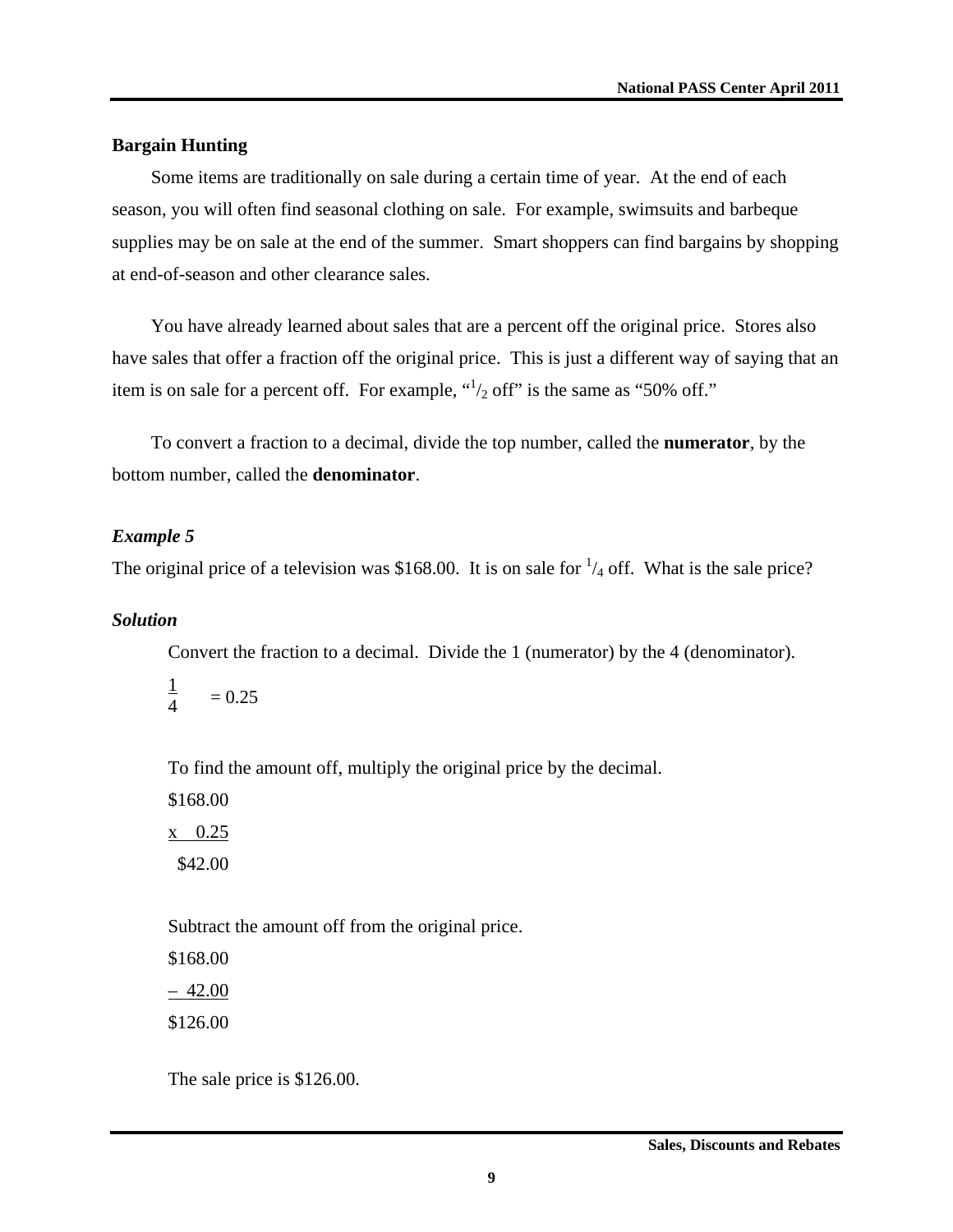

**2.** Write one new thing that you learned from this lesson or one question that you would like to ask your mentor.

#### **MASTERS Math for Living**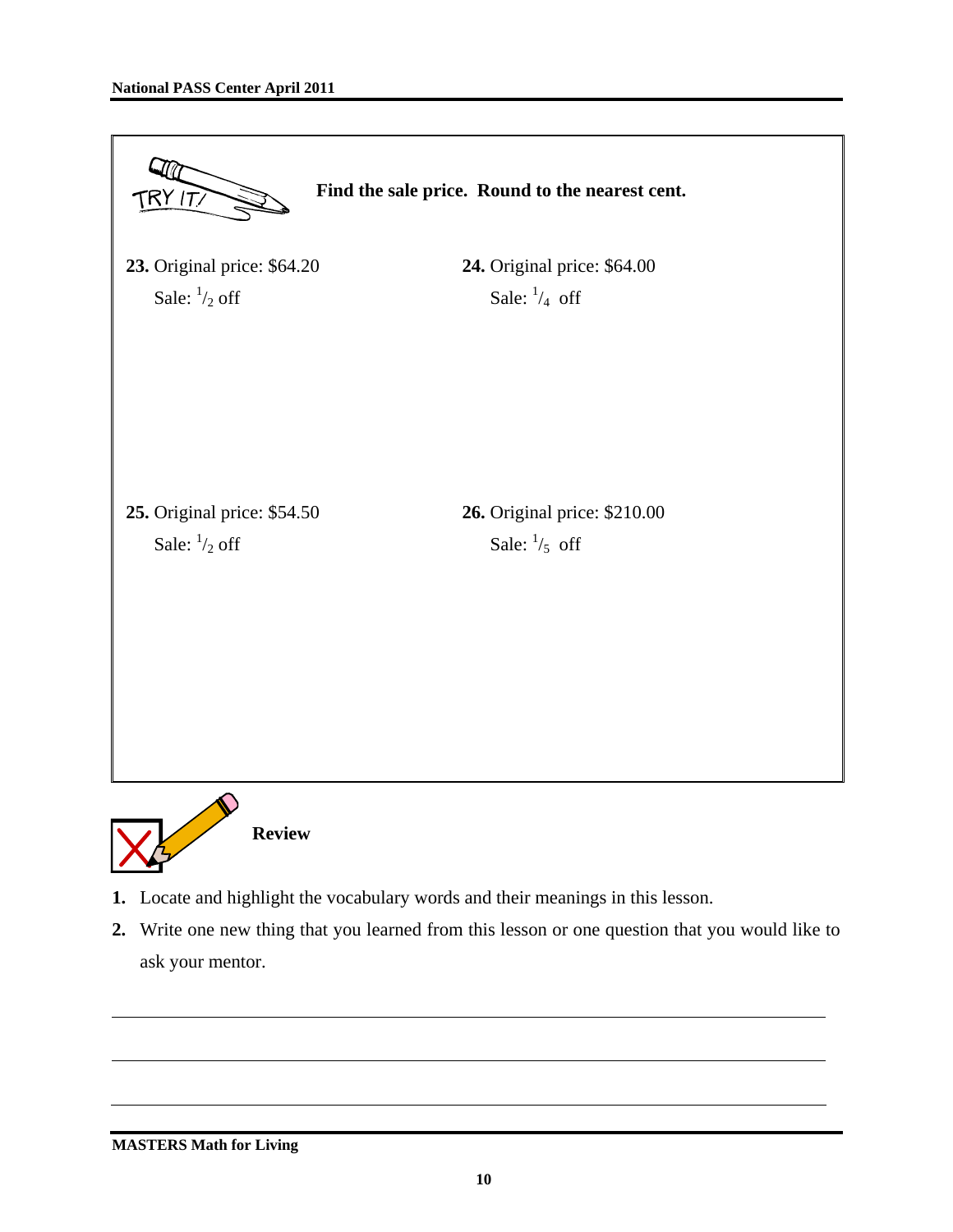

# **Practice Problems: Group II**

Directions: Use a piece of scrap paper or any space available on these pages to work out the answers to these questions. Better yet, see if you can do them in your head – good practice for shopping.

| Set A                                           |                             |                         |  |  |  |  |
|-------------------------------------------------|-----------------------------|-------------------------|--|--|--|--|
|                                                 | Find the sale price.        | <u>Answers</u>          |  |  |  |  |
|                                                 | 1. Original price: \$18.89  | Sale: \$5.00 off        |  |  |  |  |
| 2.                                              | Original price: \$3.39      | Sale: \$0.65 off        |  |  |  |  |
| 3.                                              | Original price: \$88.95     | Sale: \$15.00 off       |  |  |  |  |
|                                                 | 4. Original price: \$34.50  | Sale: \$7.00 off        |  |  |  |  |
| Set B                                           |                             |                         |  |  |  |  |
|                                                 | Find the sale price.        |                         |  |  |  |  |
|                                                 | 1. Original price: \$59.00  | Sale: 40% off           |  |  |  |  |
| 2.                                              | Original price: \$75.00     | Sale: 30% off           |  |  |  |  |
|                                                 | 3. Original price: \$8.80   | Sale: 25% off           |  |  |  |  |
|                                                 | 4. Original price: \$124.30 | Sale: 10% off           |  |  |  |  |
| Set C                                           |                             |                         |  |  |  |  |
| Find the sale price. Round to the nearest cent. |                             |                         |  |  |  |  |
|                                                 | 1. Original price: \$64.50  | Sale: $\frac{1}{2}$ off |  |  |  |  |
| 2.                                              | Original price: \$299.00    | Sale: $\frac{1}{5}$ off |  |  |  |  |
| 3.                                              | Original price: \$35.00     | Sale: $\frac{1}{2}$ off |  |  |  |  |
|                                                 | 4. Original price: \$18.00  | Sale: $\frac{1}{4}$ off |  |  |  |  |

**Sales, Discounts and Rebates**